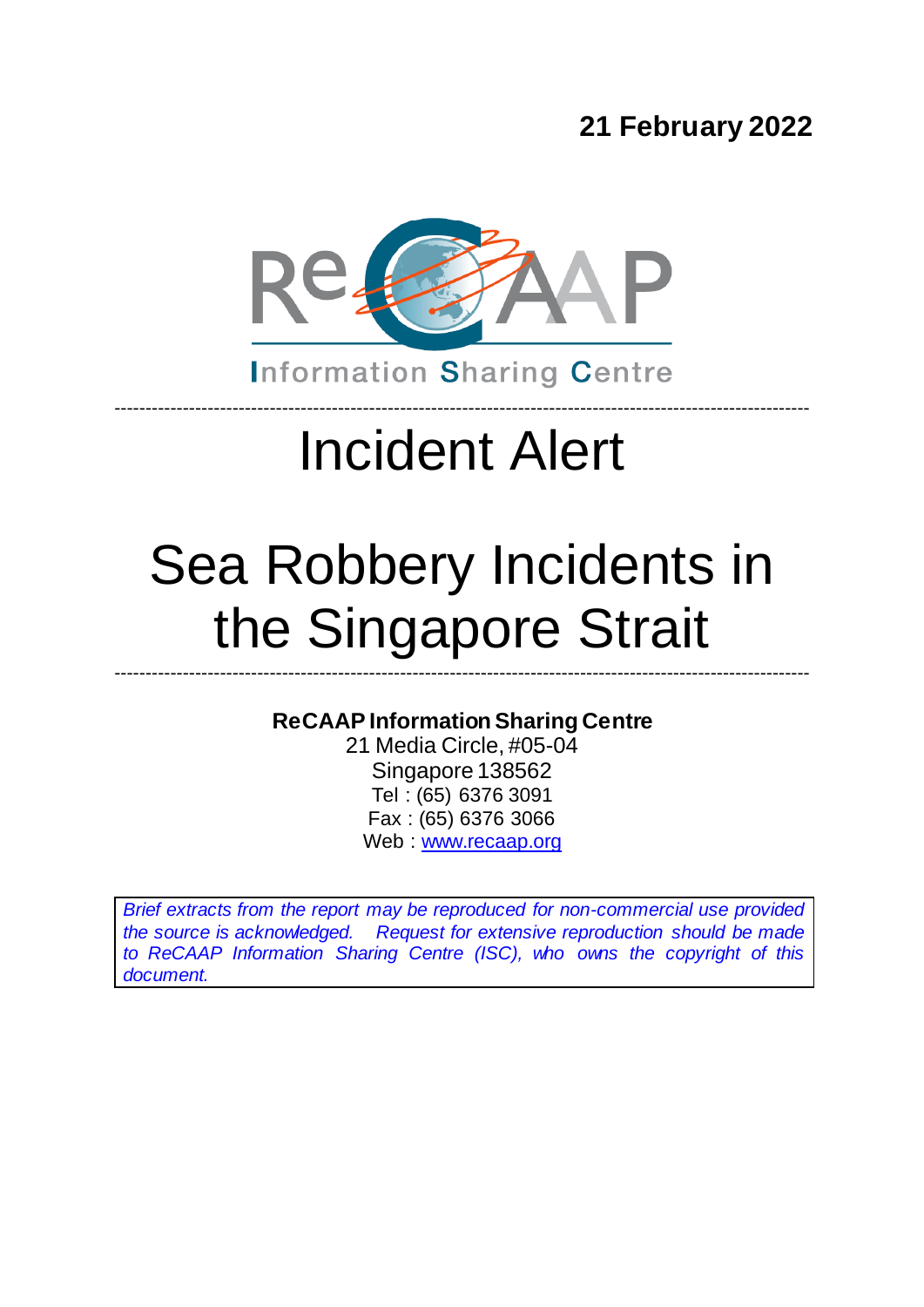

### **IA 01/2022 21 February 2022**

### **Sea robbery incidents in the Singapore Strait**

**Incidents of armed robbery against ships continues to occur to ships while underway in the Singapore Strait (SS) since January 2022. The ReCAAP ISC alerts the maritime community of the situation and advises to uphold vigilance.**

Since January 2022, 10 incidents (comprising nine actual incidents<sup>1</sup> and one attempted incident<sup>2</sup>) were reported on board ships while underway in the SS. Among them, seven incidents occurred in the eastbound lane of the Traffic Separation Scheme (TSS), one incident in the westbound lane, one incident in the precautionary area and one incident outside the TSS.

Incidents in the eastbound lane of TSS. Of the seven incidents, four incidents occurred off Nongsa Point, Batam Island (Indonesia) on 8 Feb, 16 Feb, 17 Feb and 18 Feb. The other three incidents occurred off Tanjung Pergam, Bintan Island (Indonesia) on 8 Jan (two incidents) and 12 Feb.

The locations of 10 incidents are indicated with latitude and longitude in the map next page. All the incidents were of low severity level. Of the 10 incidents, two incidents reported the perpetrators were armed with knives. However, there was no report of the use of knives to threaten or harm the crew. The crew was not injured in all the incidents. Engine spares were stolen in one incident while item stolen was not known in one incident and nothing was stolen in the other eight incidents.

The ReCAAP ISC is concerned with the persistent occurrence of incidents in the Singapore Strait, particularly the increase of incidents off Nongsa.

**Since the perpetrators are not arrested, there is a possibility of continued occurrence of incidents in the Singapore Strait.**

The ReCAAP ISC urges the littoral States to increase patrols and enforcement in their respective territorial seas/archipelagic waters, and promote cooperation and coordination among the littoral States in patrols and information sharing on incidents and criminal groups involved in order to arrest the perpetrators.

**All ships are advised to intensify vigilance and maintain look-out while transiting the areas of concern, particularly during night time**, adopt preventive measures and report all incidents immediately to the nearest coastal State. Ship masters and crew are advised to get the latest information (at [www.recaap.org\)](http://www.recaap.org/) and tune-in to advisories and navigational broadcasts announced by the littoral States.

<sup>&</sup>lt;sup>2</sup> Attempted incidents are incidents where pirates/robbers tried but failed to board the ship.



1

 $1$  Actual incidents are incidents where pirates/robbers boarded the ship, regardless of whether they stole any items or not.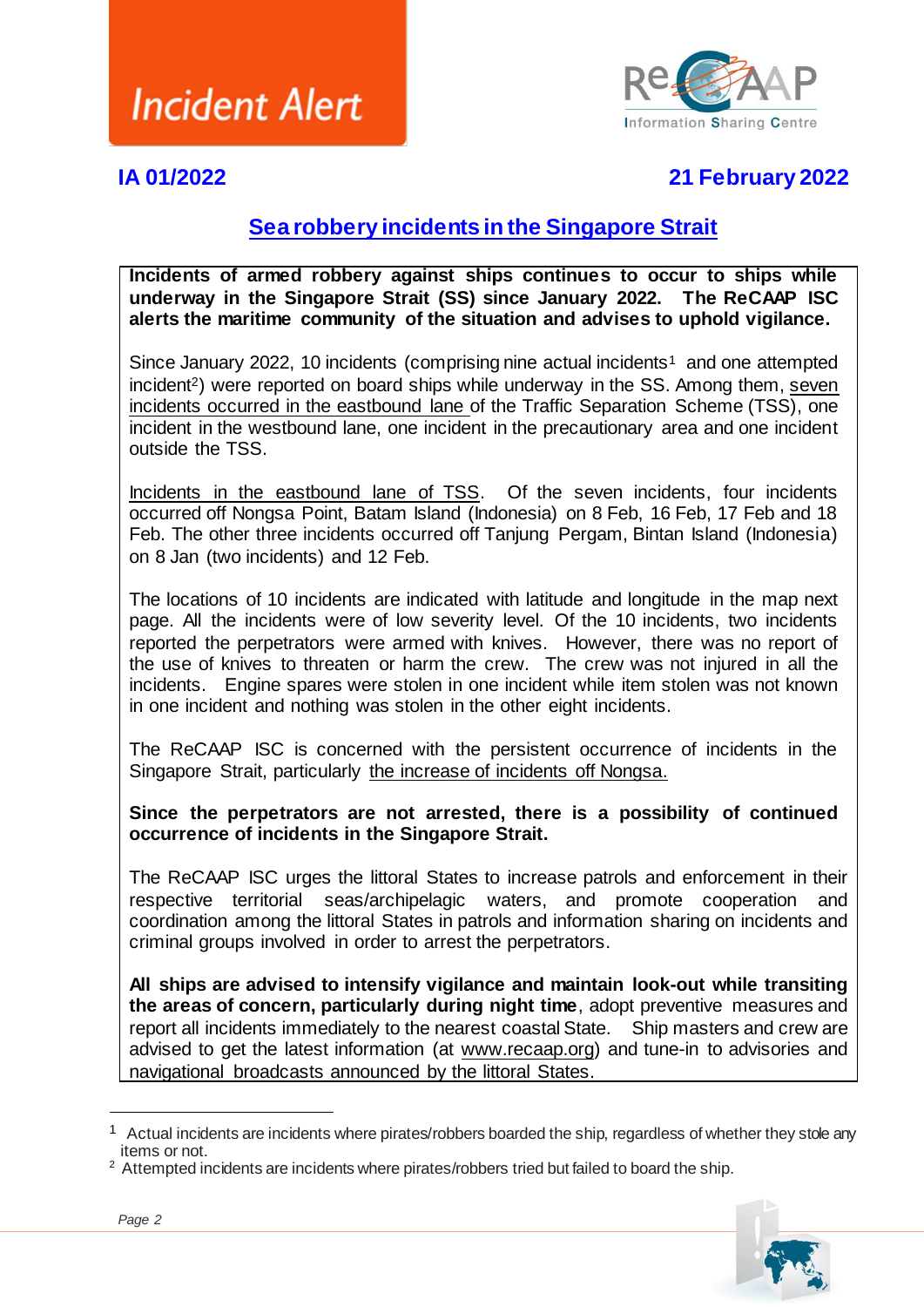

#### **Location of Incidents in the Singapore Strait (since January 2022)**

Since January 2022, ReCAAP Focal Point (Singapore) reported to the ReCAAP ISC 10 incidents that occurred to ships while underway in the Singapore Strait. The locations of the incidents are shown in the map below; and the modus operandi and detailed description of the incidents are in Annex A.



**Location of incidents in the Singapore Strait since January 2022**

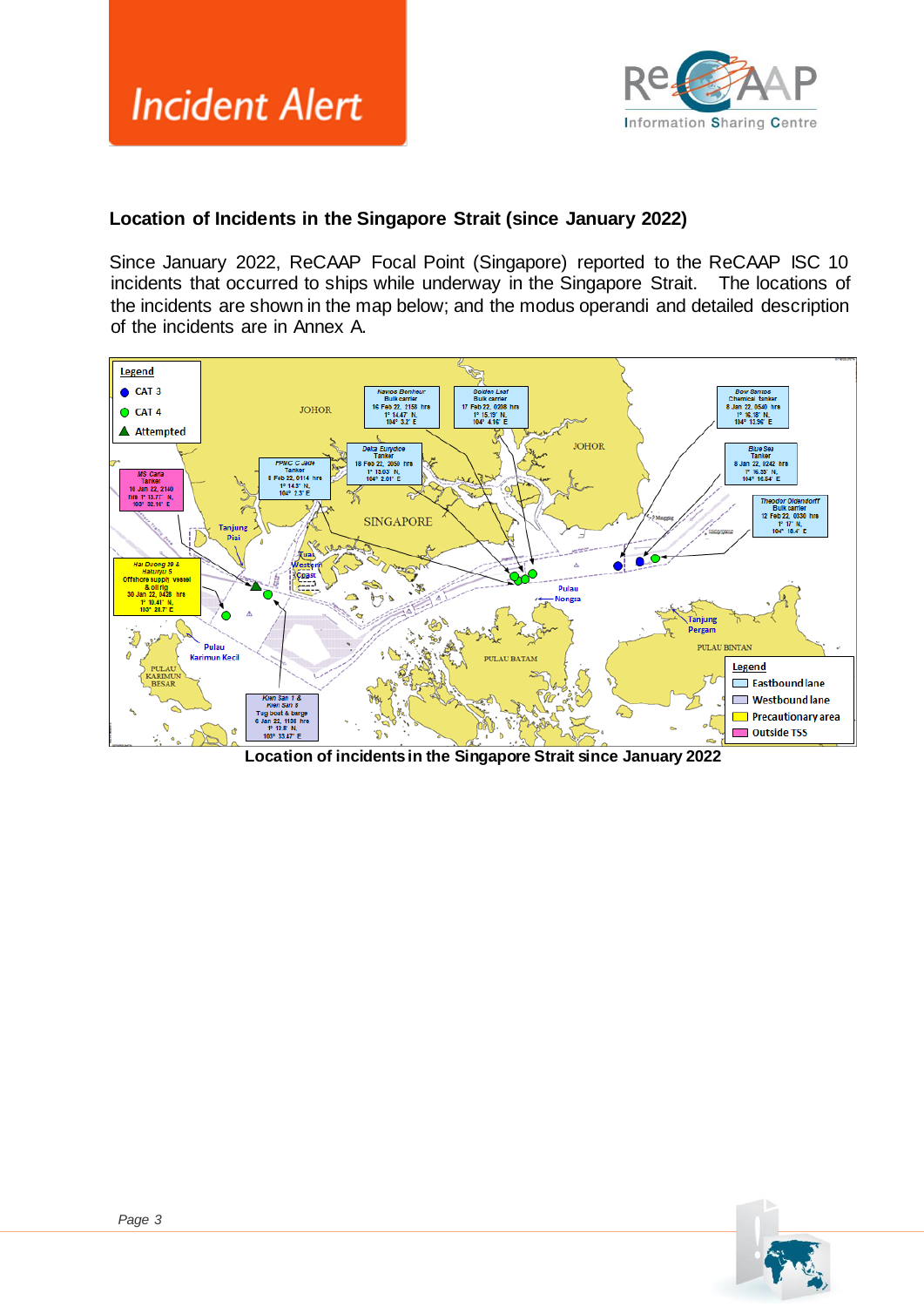

#### **Annex A**

#### **Modus Operandi and Description of Incidents in the Singapore Strait (since January 2022)**

The modus operandi of the 10 incidents that occurred to ships while underway in the SS since January 2022 are summarized in the table below:

| Date/time                                                               | <b>Ship name</b><br><b>Ship type</b>                             | <b>Number of</b><br>perpetrators | <b>Weapons carried</b><br>by perpetrators                         | <b>Location the</b><br>perpetrators                  | <b>Items stolen</b>   | <b>Treatment</b><br>of crew |
|-------------------------------------------------------------------------|------------------------------------------------------------------|----------------------------------|-------------------------------------------------------------------|------------------------------------------------------|-----------------------|-----------------------------|
|                                                                         |                                                                  |                                  |                                                                   | were sighted                                         |                       |                             |
| Off Tuas Western Coast (1 incident) [Westbound lane of TSS]             |                                                                  |                                  |                                                                   |                                                      |                       |                             |
| 6 Jan 22<br>1138 hrs                                                    | Kien San 1 &<br>Kien San 8<br>Tug boat & barge                   | 1                                | Not stated                                                        | Barge                                                | Scrap metal           | No injuries                 |
| Off Tanjung Pergam, Bintan Island (3 incidents) [Eastbound lane of TSS] |                                                                  |                                  |                                                                   |                                                      |                       |                             |
| 8 Jan 22<br>0242 hrs                                                    | <b>Blue Sea</b><br>Tanker                                        | 4                                | One perpetrator<br>sighted with a long<br>knife                   | Engine room                                          | Nil                   | No injuries                 |
| 8 Jan 22<br>0540 hrs                                                    | <b>Bow Santos</b><br>Chemical tanker                             | 4                                | <b>Knives</b>                                                     | Engine room                                          | Not stated            | No injuries                 |
| 12 Feb 22<br>0330 hrs                                                   | <b>Theodor</b><br>Oldendorff<br><b>Bulk carrier</b>              | 2                                | Not stated                                                        | Engine room                                          | Engine<br>spare parts | No injuries                 |
|                                                                         | Off Tanjung Piai (1 incident) [outside of TSS]                   |                                  |                                                                   |                                                      |                       |                             |
| 10 Jan 22<br>2340 hrs                                                   | MS Carla<br>Tanker                                               | 5                                | Not stated                                                        | Attempted to<br>place ladder at<br>port side of ship | Nil                   | No injuries                 |
|                                                                         |                                                                  |                                  | Off Karimun Kecil Island (1 incident) [Precautionary Area of TSS] |                                                      |                       |                             |
| 30 Jan 22<br>0428 hrs                                                   | Hai Duong 29 &<br>Hakuryu 5<br>Offshore supply<br>ship & oil rig | $\overline{2}$                   | Not stated                                                        | Port side mid<br>ship                                | $N$ il                | No injuries                 |
| Off Pulau Nongsa, Batam Island (4 incidents) [Eastbound lane of TSS]    |                                                                  |                                  |                                                                   |                                                      |                       |                             |
| 8 Feb 22<br>0114 hrs                                                    | <b>FPMC C Jade</b><br>Tanker                                     | 4                                | Not stated                                                        | Engine room                                          | Nil                   | No injuries                 |
| 16 Feb 22<br>2158 hrs                                                   | Navios Bonheur<br><b>Bulk carrier</b>                            | 2                                | Not stated                                                        | Starboard<br>quarter stern<br>deck of ship           | Nil                   | No injuries                 |
| 17 Feb 22<br>0208 hrs                                                   | Golden Leaf<br><b>Bulk carrier</b>                               | $\overline{2}$                   | Not stated                                                        | Starboard side<br>main deck of<br>ship               | Nil                   | No injuries                 |
| 18 Feb 22<br>2050 hrs                                                   | Delta Eurydice<br>Tanker                                         | 2                                | Not stated                                                        | Engine room                                          | Nil                   | No injuries                 |

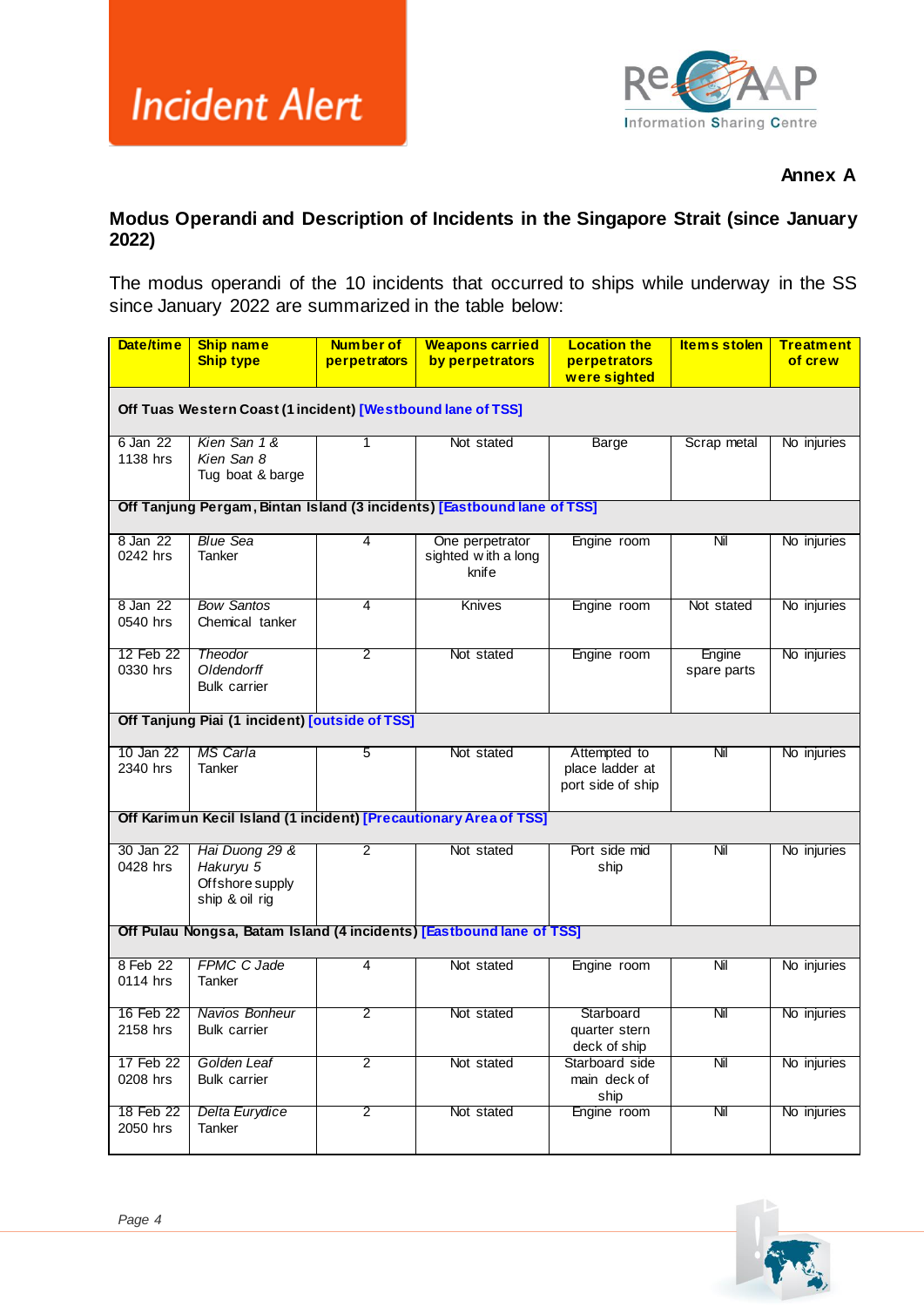

The description of incidents as shown below:

| <b>S/N</b>       | <b>Date/Time/location</b>                                                                                                                                                                 | <b>Details of Incidents</b>                                                                                                                                                                                                                                                                                                                                                                                                                                                                                                                                                                                                                                                                                                                                                                                       |
|------------------|-------------------------------------------------------------------------------------------------------------------------------------------------------------------------------------------|-------------------------------------------------------------------------------------------------------------------------------------------------------------------------------------------------------------------------------------------------------------------------------------------------------------------------------------------------------------------------------------------------------------------------------------------------------------------------------------------------------------------------------------------------------------------------------------------------------------------------------------------------------------------------------------------------------------------------------------------------------------------------------------------------------------------|
| 1.               | 06/01/22<br>1138 hrs<br>Approximately 2.9<br>nm southwest off<br><b>Tuas Western</b><br>Coast (Singapore),<br>in the westbound<br>lane of the TSS in<br>the Singapore Strait              | While underway, one unauthorised person was sighted on board<br>the barge that was being towed by the tug boat. One small craft was<br>also sighted alongside the barge. The perpetrator left the barge about<br>12 minutes later, and escaped in a sampan.<br>The master reported the incident to Singapore Vessel Traffic<br>Information System (VTIS). Some scrap metals were stolen from<br>the barge. The crew was safe and accounted for. No assistance<br>was required. The tug boat and barge were bound for Penang,<br>Malaysia.<br>A safety navigational broadcast was initiated. The Republic of<br>Singapore Navy's (RSN) Maritime Security Task Force (MSTF) and<br>Singapore Police Coast Guard were notified.                                                                                      |
| $\overline{2}$ . | 08/01/22<br>0242 hrs<br>Approximately 6.4<br>nm northwest of<br>Tanjung Pergam,<br><b>Bintan Island</b><br>(Indonesia), in the<br>eastbound lane of<br>the TSS in the<br>Singapore Strait | While underway, the duty oiler sighted four unauthorised persons<br>in the engine room. One of them was armed with a long knife.<br>The perpetrators escaped upon being sighted. The ship's alarm was<br>raised. The crew conducted search on board with no further sighting<br>of the perpetrators.<br>The master reported the incident to Singapore VTIS. Nothing was<br>stolen. The crew are safe. The master confirmed that no assistance<br>required. The ship departed Pengerang, West Johor, Malaysia and is<br>bound for Kanokawa, Japan.<br>A safety navigational broadcast was initiated. The RSN's MSTF and<br>Singapore Police Coast Guard were notified. Information of the<br>incident was shared with Malaysian and Indonesian authorities.                                                        |
| $\overline{3}$ . | 08/01/22<br>0540 hrs<br>Approximately 8 nm<br>northwest of<br>Tanjung Pergam,<br><b>Bintan Island</b><br>(Indonesia), in the<br>eastbound lane of<br>the TSS in the<br>Singapore Strait   | While underway, four unauthorised persons armed with knives<br>were sighted in the engine room. The master raised the alarm and<br>the crew mustered at the bridge.<br>The master reported the incident to Singapore VTIS. At about 0644<br>hrs, the master updated Singapore VTIS that a search on board the<br>ship was completed with no further sighting of the perpetrators. The<br>crew was safe and accounted for with no report of injuries.<br>However, the loss of property cannot be ascertained. The master<br>informed VTIS East that no assistance was required and resumed her<br>voyage.<br>A safety navigational broadcast was initiated. The RSN's MSTF and<br>Singapore Police Coast Guard were notified. Information of the<br>incident was shared with Malaysian and Indonesian authorities. |

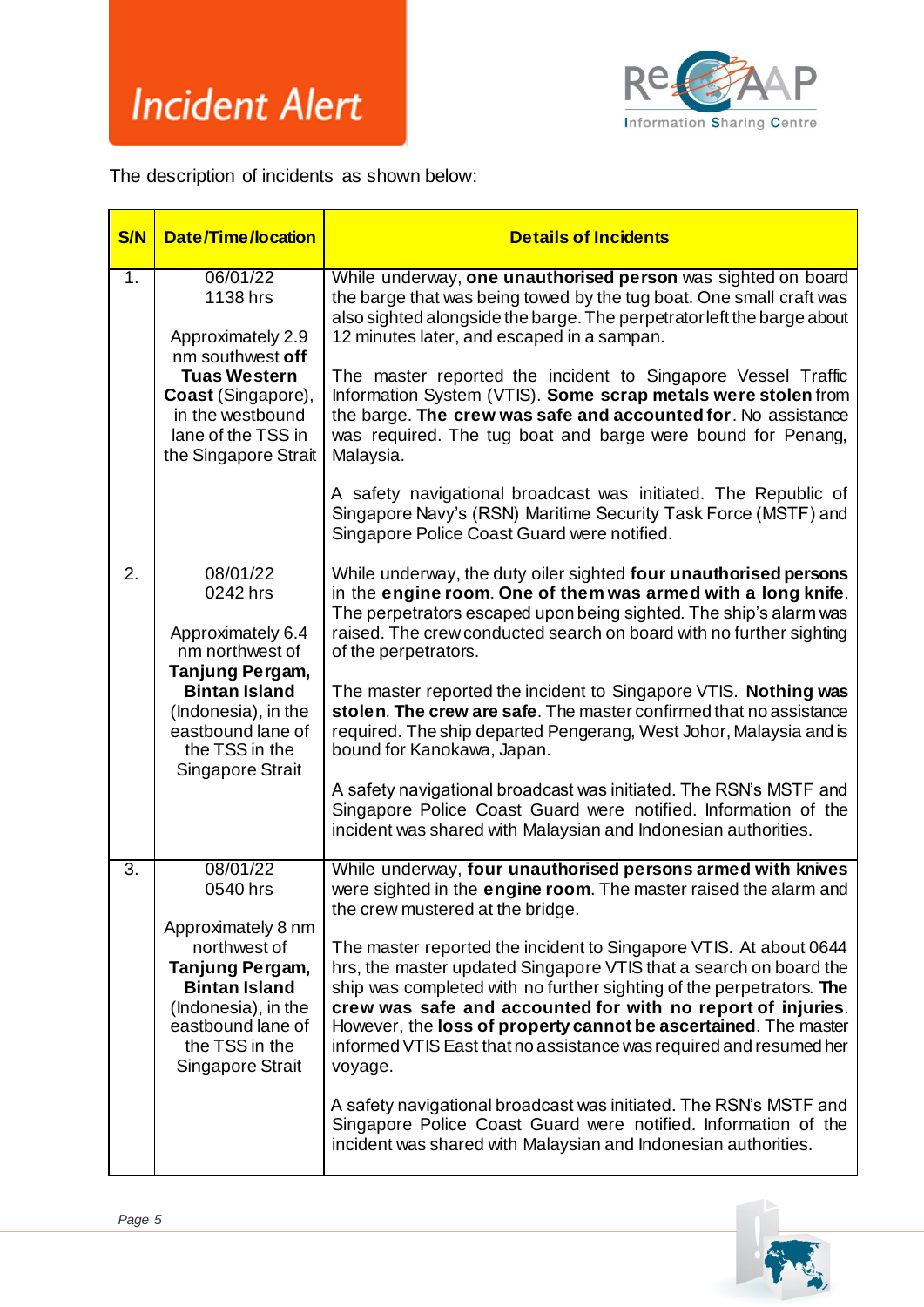

| <b>S/N</b>       | <b>Date/Time/location</b>                                                                                                                                                                          | <b>Details of Incidents</b>                                                                                                                                                                                                                                                                                                                                                                                                                                                                                                                                                                                                                                                                                                                                                                                                      |
|------------------|----------------------------------------------------------------------------------------------------------------------------------------------------------------------------------------------------|----------------------------------------------------------------------------------------------------------------------------------------------------------------------------------------------------------------------------------------------------------------------------------------------------------------------------------------------------------------------------------------------------------------------------------------------------------------------------------------------------------------------------------------------------------------------------------------------------------------------------------------------------------------------------------------------------------------------------------------------------------------------------------------------------------------------------------|
| 4.               | 10/01/22<br>2140 hrs<br>Approximately 2.65<br>nm from Tanjung<br>Piai, (Malaysia),<br>outside of the TSS<br>in the Singapore<br><b>Strait</b>                                                      | While underway, the duty deck officer sighted five perpetrators on<br>board a wooden boat placing a ladder at the port side of the ship. The<br>ship's alarm was raised, and the perpetrators abandoned the<br>boarding and sped away.<br>The master reported the incident to the Port Operation Control Centre<br>(VTIS West). Safety broadcast on anti-piracy watch was carried out<br>and it increased to every half hour interval to warn all ships to<br>maintain vigilant watch at all times.                                                                                                                                                                                                                                                                                                                              |
| 5.               | 30/01/22<br>0428 hrs<br>Approximately 4.6<br>nm northeast of<br><b>Karimun Kecil</b><br><b>Island</b> (Indonesia),<br>in the<br><b>Precautionary Area</b><br>of the TSS in the<br>Singapore Strait | While underway, two unauthorised persons were sighted on the<br>ship's port side midship from the ship's CCTV camera. The incident<br>took place while the supply ship was towing an oil rig Hakuryu 5. The<br>ship's alarm was raised and crew mustered. A search on board was<br>conducted. At 0446 hrs, the master updated Singapore VTIS that the<br>search on board was completed with no further sighting of the<br>perpetrators.<br>The master reported that nothing was stolen. The crew was safe<br>and accounted for. The master did not require any assistance and<br>continued the voyage to Singapore.<br>A safety navigational broadcast was initiated. The RSN's MSTF and<br>Singapore Police Coast Guard were notified. Information of the<br>incident was shared with the Malaysian and Indonesian authorities. |
| $\overline{6}$ . | 08/02/22<br>0114 hrs<br>Approximately 3.1<br>nm northwest of<br>Pulau Nongsa,<br><b>Batam Island</b><br>(Indonesia), in the<br>eastbound lane of<br>the TSS in the<br>Singapore Strait             | While underway, the crew sighted four unauthorised persons in the<br>engine room. The ship's alarm was raised and crew mustered at the<br>bridge. The perpetrators were seen escaping in a small craft. The<br>crew conducted a search on board with no further sighting of the<br>perpetrators. The master declared that nothing was stolen and the<br>crew was safe with no injury.<br>A safety navigational broadcast was initiated. The RSN's MSTF and<br>Singapore Police Coast Guard were notified. Information of the<br>incident was shared with the Indonesian authorities.                                                                                                                                                                                                                                             |

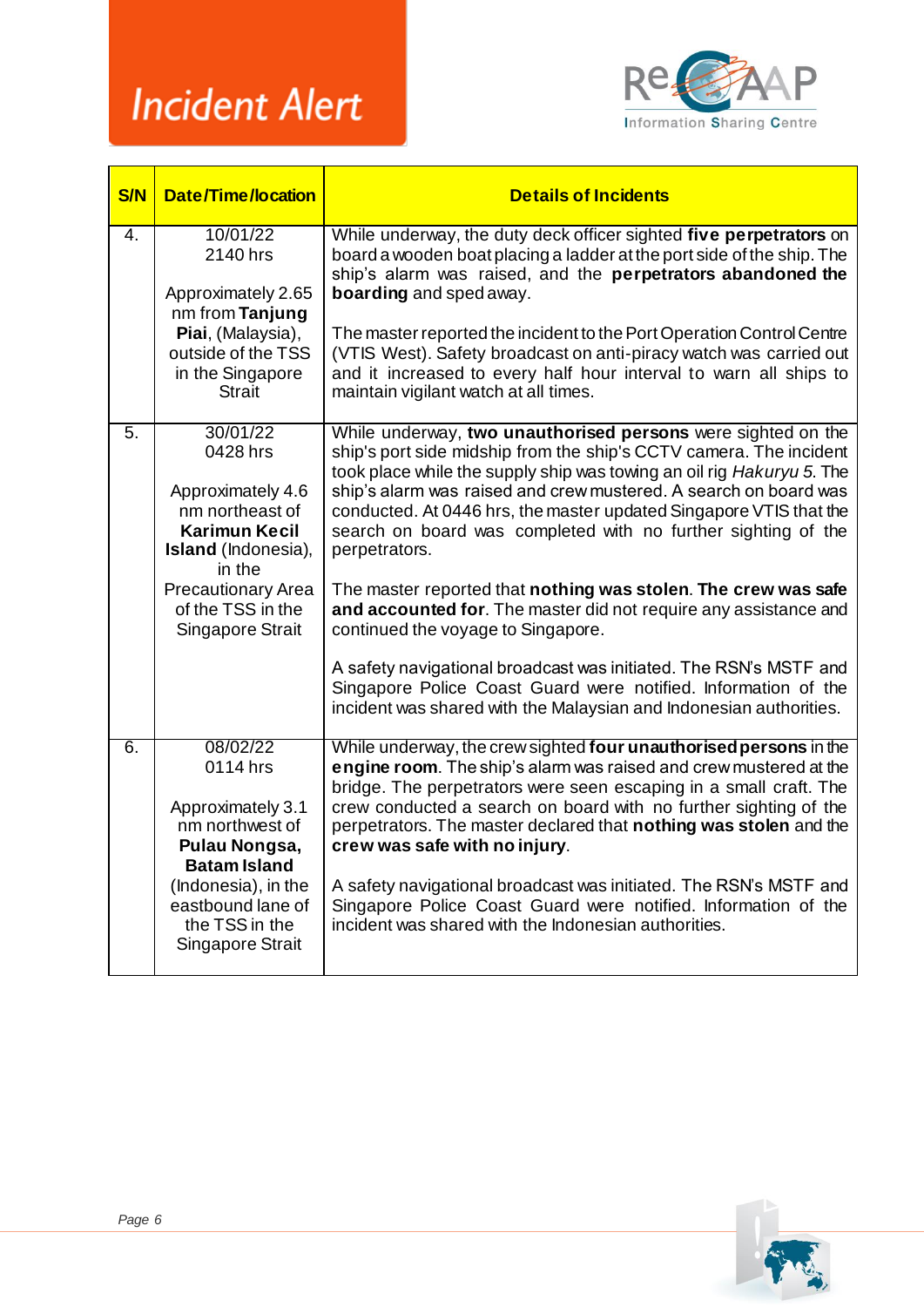

| <b>S/N</b>       | <b>Date/Time/location</b>                                                                                                                                                               | <b>Details of Incidents</b>                                                                                                                                                                                                                                                                                                                                                                                                                                                                                                                                                                                                                                                                                     |
|------------------|-----------------------------------------------------------------------------------------------------------------------------------------------------------------------------------------|-----------------------------------------------------------------------------------------------------------------------------------------------------------------------------------------------------------------------------------------------------------------------------------------------------------------------------------------------------------------------------------------------------------------------------------------------------------------------------------------------------------------------------------------------------------------------------------------------------------------------------------------------------------------------------------------------------------------|
| $\overline{7}$ . | 12/02/22<br>0330 hrs<br>Approximately 6 nm<br>northwest of<br>Tanjung Pergam,<br><b>Bintan Island</b><br>(Indonesia), in the<br>eastbound lane of<br>the TSS in the<br>Singapore Strait | While underway, the crew sighted two unauthorised persons in the<br>engine room. Ship's alarm was raised and crew mustered. The<br>perpetrators escaped when the alarm was raised. A search on board<br>the ship was carried out with no further sighting of the perpetrators.<br>The master declared some engine spare parts were stolen. The<br>crew was safe with no injury. The ship departed Singapore and is<br>bound for Qingdao, China.<br>A safety navigational broadcast was initiated. The RSN and<br>Singapore Police Coast Guard were notified. Information of the<br>incident was shared with the Indonesian and Malaysian authorities.                                                           |
| $\overline{8}$ . | 16/02/22<br>2158 hrs<br>Approximately 3.6<br>nm northwest of<br>Nongsa Point,<br><b>Batam Island</b><br>(Indonesia), in the<br>eastbound lane of<br>the TSS in the<br>Singapore Strait  | While underway, the crew sighted two unauthorised persons<br>escaping from the starboard quarter stern deck of the ship. The<br>master reported the incident to Singapore VTIS.<br>A search on board the ship was carried out with no further sighting of<br>the perpetrators. The master declared that nothing was stolen.<br>The crew was safe and accounted for. The master declared that<br>no assistance was required and continued with the voyage. The ship<br>is bound for Kwangyang, Republic of Korea.<br>A safety navigational broadcast was initiated. The RSN's MSTF and<br>Singapore Police Coast Guard were notified. Information of the<br>incident was shared with the Indonesian authorities. |
| 9.               | 17/02/22<br>0208 hrs<br>Approximately 3.7<br>nm northwest of<br>Nongsa Point,<br><b>Batam Island</b><br>(Indonesia), in the<br>eastbound lane of<br>the TSS in the<br>Singapore Strait  | While underway, the crew sighted two unauthorised persons on the<br>starboard side main deck of the ship. The master reported the<br>incident to Singapore VTIS.<br>A search on board the ship was carried out with no further sighting of<br>the perpetrators. The master declared that nothing was stolen. The<br>crew was safe and accounted for. The master declared that no<br>assistance was required and continued with the voyage. The ship<br>departed Singapore and is bound for Sarawak, Malaysia.<br>A safety navigational broadcast was initiated. The RSN's MSTF and<br>Singapore Police Coast Guard were notified. Information of the<br>incident was shared with the Indonesian authorities.    |